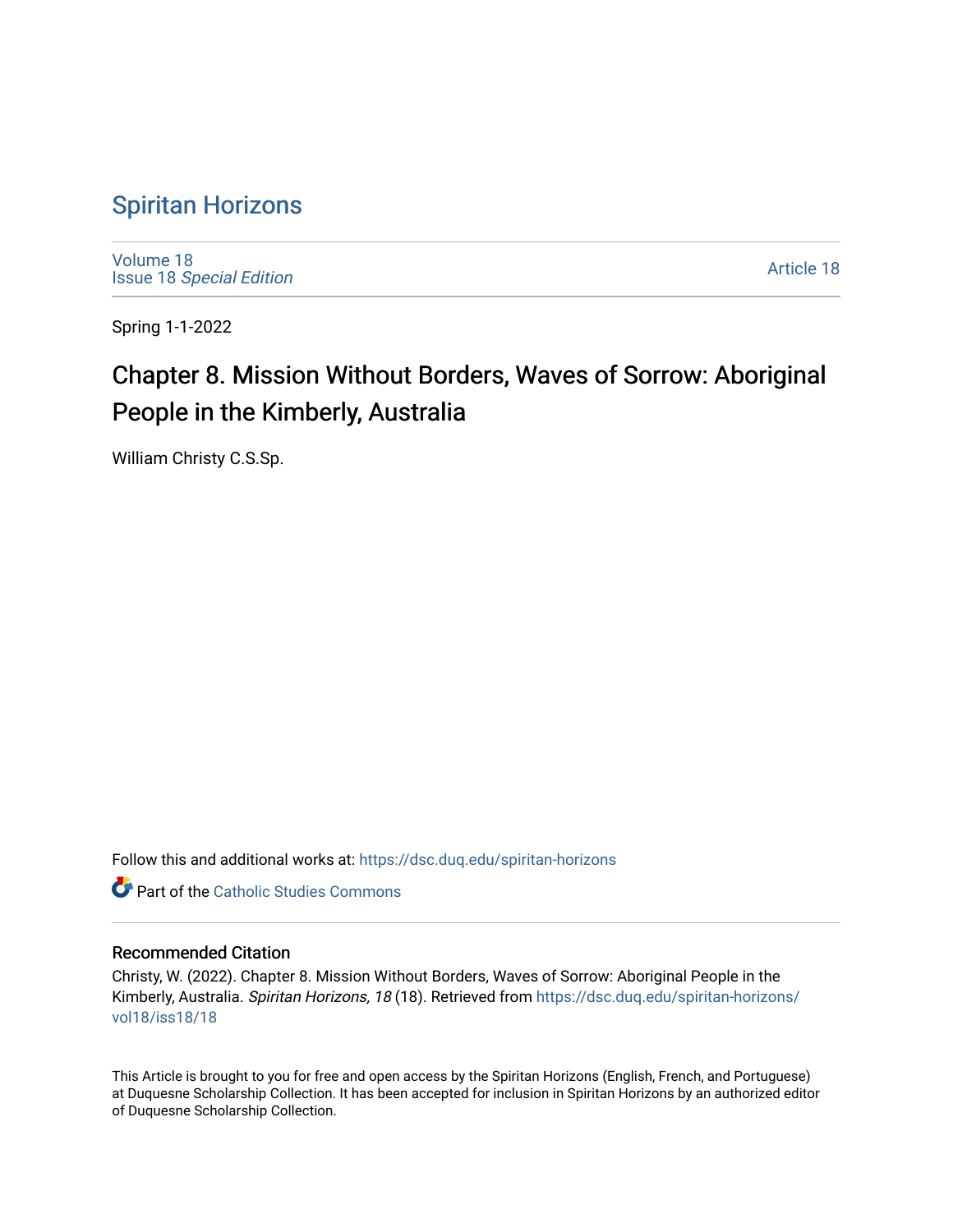#### Chapter 8

## **Mission Without Borders, Waves of Sorrow: Aboriginal People in the Kimberly, Australia**

#### **Introduction**

In 2011, at University of Notre Dame Australia, Broome Campus, I heard Ms. June Oscar of Fitzroy Crossing Women's Legal Association give a public lecture on alcohol restrictions in her home community. In her lecture she spoke about the need for a respite for the community to come to terms with alcohol and the efects alcohol was having in the community. To illustrate her point Ms. Oscar gave a unique overview of Aboriginal history in the Kimberley Region of northwestern Australia, tracing what she called "the waves of sorrow" and showing the incredible resilience of the Aborigines to overcome disastrous and egregious events in their history since White settlement. Her talk was an epiphany moment for me and radically changed my view of Aboriginal history. I didn't have the presence of mind to take notes during the talk and I have never seen that talk or anything like it published. I remembered the key metaphor that she used of waves knocking a person to their knees in the rolling surf and of struggling to stand before the next wave swept them off their feet again, and I remember the historical waves that she recounted. I have since tried to do some research on the topic and have come up with my own names for the waves she described, but I wish to fully acknowledge her true authorship of this topic. In Kimberley terms, she is boss of this story and I have no claim on it myself. My hope is that on hearing that I have retold her story she may be persuaded to write the story herself and let her telling supplant mine.

I had come to the Kimberley in 2007 to minister in the Aboriginal reserves as part of our Spiritan mission to Australia. I had been assigned to the Dampier Peninsula parish, a huge swath of land north of the episcopal seat at Broome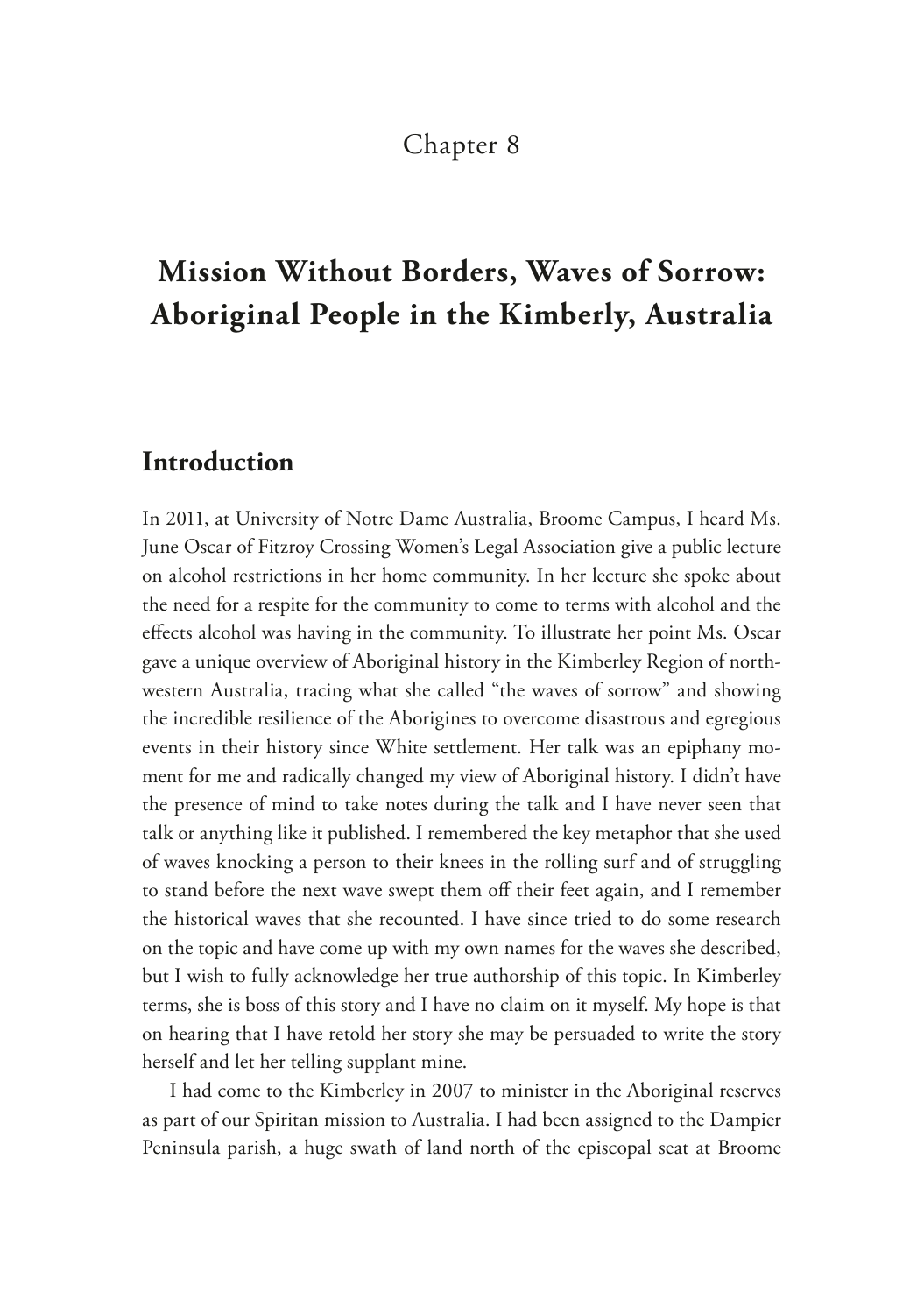that encompassed three reserves—the Beagle Bay Community, the Lombadina/ Djarindjin Community, and the One Arm Point community. I was working with our confrere Daniel Kilala, CSSp, ministering to the people. The parish supported two Catholic schools, Sacred Heart in Beagle Bay and Christ the King in Djarindjin. In addition to my pastoral duties I was serving as the school psychologist in the Catholic schools, working mostly with students with Fetal Alcohol Syndrome. Dampier Peninsula was a place where the Great Sandy Desert met the sea with the Indian Ocean to the west, Timor Sea to the north, the King Sound to the east and the desert to the south.

The incoming tide is a formidable thing to experience in the Kimberley. Eight, ten, twelve meters of water relentlessly rush into the shore swallowing, engulfng, covering, everything in its path. Standing on the beach the water quickly covers feet, ankles, shins and soon waves are breaking at your knees knocking you down under the raising water. After each wave you scramble to your feet and try to fnd new footing slightly higher on the beach, giving up your ground slowly, begrudgingly, before a relentless power. But up you come out of the water after each wave knocked you down, fnding your feet and waiting for the next wave, and for the tide to crest and begin to recede, waiting for the assault to be over.

The Aboriginal peoples of the Kimberley have experienced these waves as the tide of White settlement has continued to roll in. Waves of sorrow have knocked the people under the water and nearly extinguished them, bringing them to the brink of total annihilation on more than one occasion. Yet, still they stood and braced themselves for the next wave. Many leaders say that the community is once again under the weight of a crushing wave and again facing another threat to their continuation as a people and as a culture. This wave is a wave called *addiction* and it has swept entire families, entire communities and churned them under the water. What more and more people are calling for is a rest, a lessening, of the grip that *addiction* has on the community through alcohol restrictions.

It is possible to stand again even after being knocked under the surface of the raising tide. The history of the Aboriginal people in the Kimberley is flled—start to fnish—with examples of the people standing again after waves of sorrow had felled them and nearly drowned them. We remember the waves of sorrow that have knocked the indigenous community off their feet in the past so we can remember also how they recovered and stood again, how they re-found their balance and braced themselves for the future.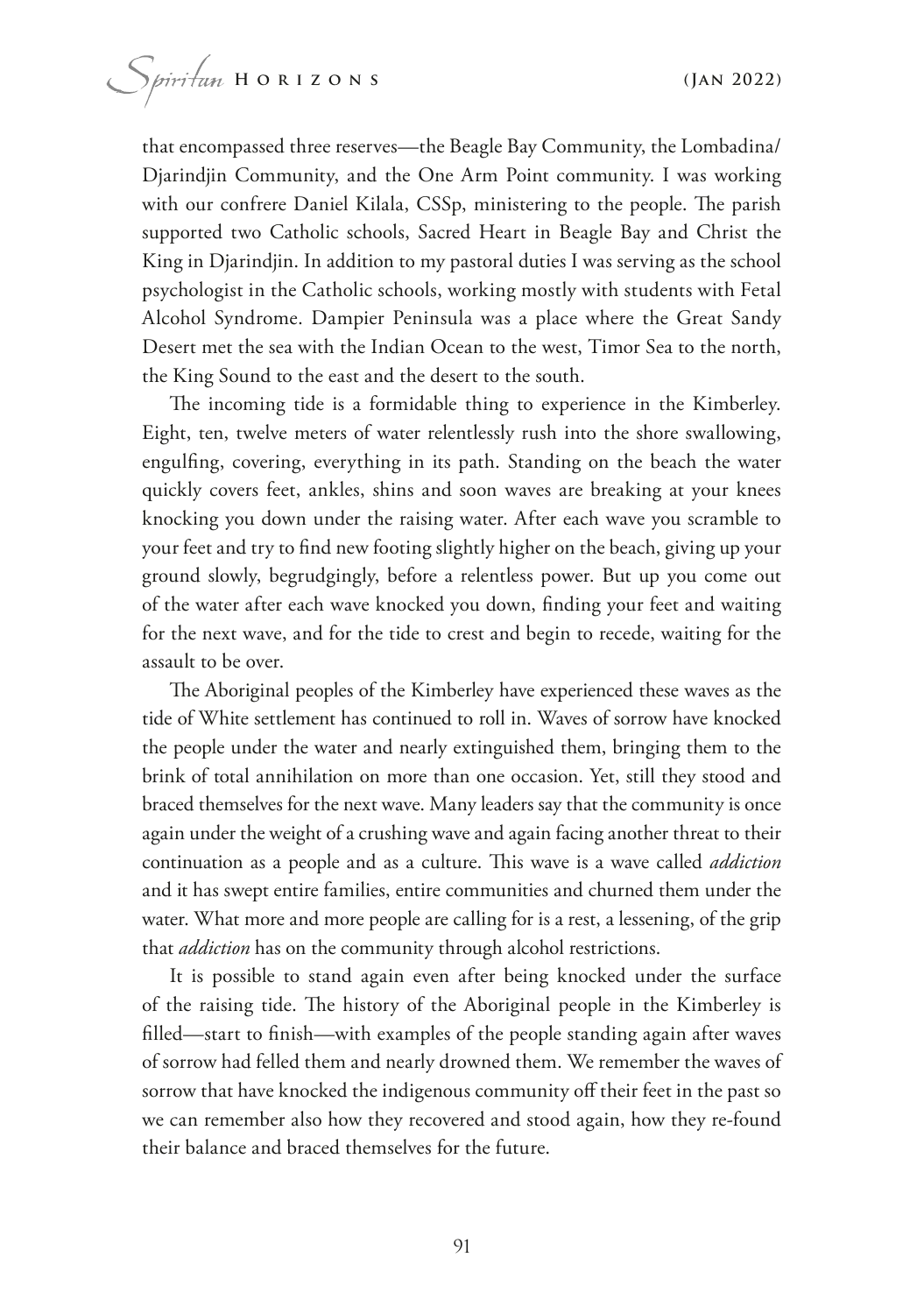### **The Wave of Disease**

When White settlers entered most parts of Australia they reported that the local populations of indigenous Australians were scarce and the pockets of habitation were near collapse. The people, where they could be found, were barely clinging to survival. And their reports were, for the most part, true. The frst White settlers found the Aborigines decimated and in dire circumstances, but it hadn't always been so, for how could a culture that had endured 40,000 years on the land have done so if they were as weak as they were when the frst White people met them. In fact, what the frst White settlers were seeing was the after efects of the frst contact of European disease with the native peoples.

In the Kimberley, White men's disease traveled before White settlement like a ripple in the water before the prow of a boat. Blacks who had been in contact with White settlers carried the foreign diseases they had received and passed them to other Aborigines before the White community moved north and west into the country. Traveling from native to native faster than the ox carts, horses, and camels could carry the White explorers into new lands, what the new comers often witnessed when they arrived was a native people only just having been visited by the plague of diseases for which they had no resistance.

In the Fitzroy Valley, Ms. Oscar's home country, anthropologists estimate that up to 70% of the indigenous population was decimated before the frst land leases were handed out in 1883. Truly, what those frst settlers found were a people ravaged by disease and a community rent asunder by the loss of so many people. Not only were tribal peoples being starved by the loss of skilled hunters and gatherers that had fed the people only years before, but more insidiously it was the loss of knowledge in an oral culture that could only with the most difficulty be regained, that had impoverished the community.

White settlers trekked into the Kimberley and found a people already knocked to their knees by a wave of disease. They found a people hungry and disorganized by the loss of leadership, skills and knowledge. And yet, in only eleven years from the journey of Alexander Forrest from the Kimberley coast to the Northern Territory, the frst organized resistance to white settlement was begun.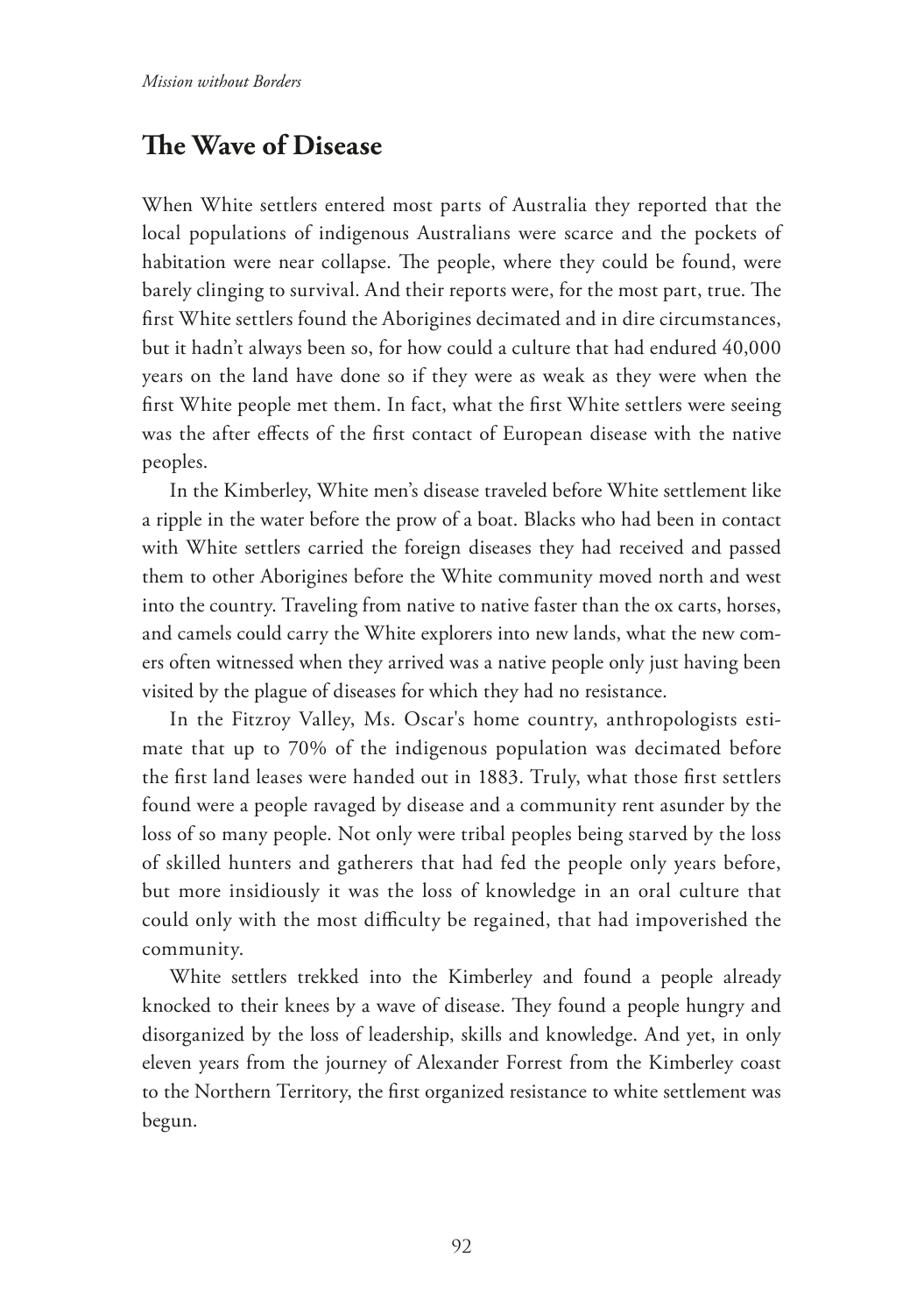#### **The Wave of Massacre**

In 1890, while working for the police as a tracker, charged with capturing Aboriginals accused of spearing livestock, Jandamarra of the Bunuba people turned on his police employers and began an armed rebellion against White settlement in the Kimberley. He and his band were hunted down and killed in the canyon country north of Fitzroy Crossing. His fame as a local hero stems from his resistance to the violence being meted out on the indigenous population for violation of White property laws.

There is no area of the Kimberley where local people, mostly men, were not arrested and jailed or worse, hunted down and shot, for killing livestock. With a near total disregard for the need of traditional people to hunt for food, pastoralists would purposely clear the land of kangaroo and wallabies to decrease the competition for grass in favor of the sheep and cattle being brought into the country. Also, by taking away their traditional food source, Aborigines could be more easily persuaded to labor for rations at the stations.

Some scholars have even speculated that violence toward the male indigenous population was, in part, a way to coerce females to work on stations doing domestic labor as the White population was at that time overwhelmingly male. Mass arrests and killings of men would, it's speculated, leave the Aboriginal women more susceptible to economic and even sexual exploitation.

#### **The Wave of Exploitation**

While economic and sexual exploitation may have been a cause of violence against Aboriginal people, the exploitation clearly continued after the violence abated. The indigenous community was felled by disease and then again by violence, but in both instances the community was able to, in some way, regroup and carry on as a community. However, it was the practice of "blackbirding" that formed the next wave to dislodge the fabric of the native life.

The Kimberley interior was being settled and divvied up for cattle leases, but very soon after the Kimberley coast experienced the economic boom times based on the trade of mother of pearl. First, the near shore waters were harvested for pearl shell by divers who fshed the waters without compressed air. As the easy depths were soon depleted, divers were forced into deeper and more dangerous waters.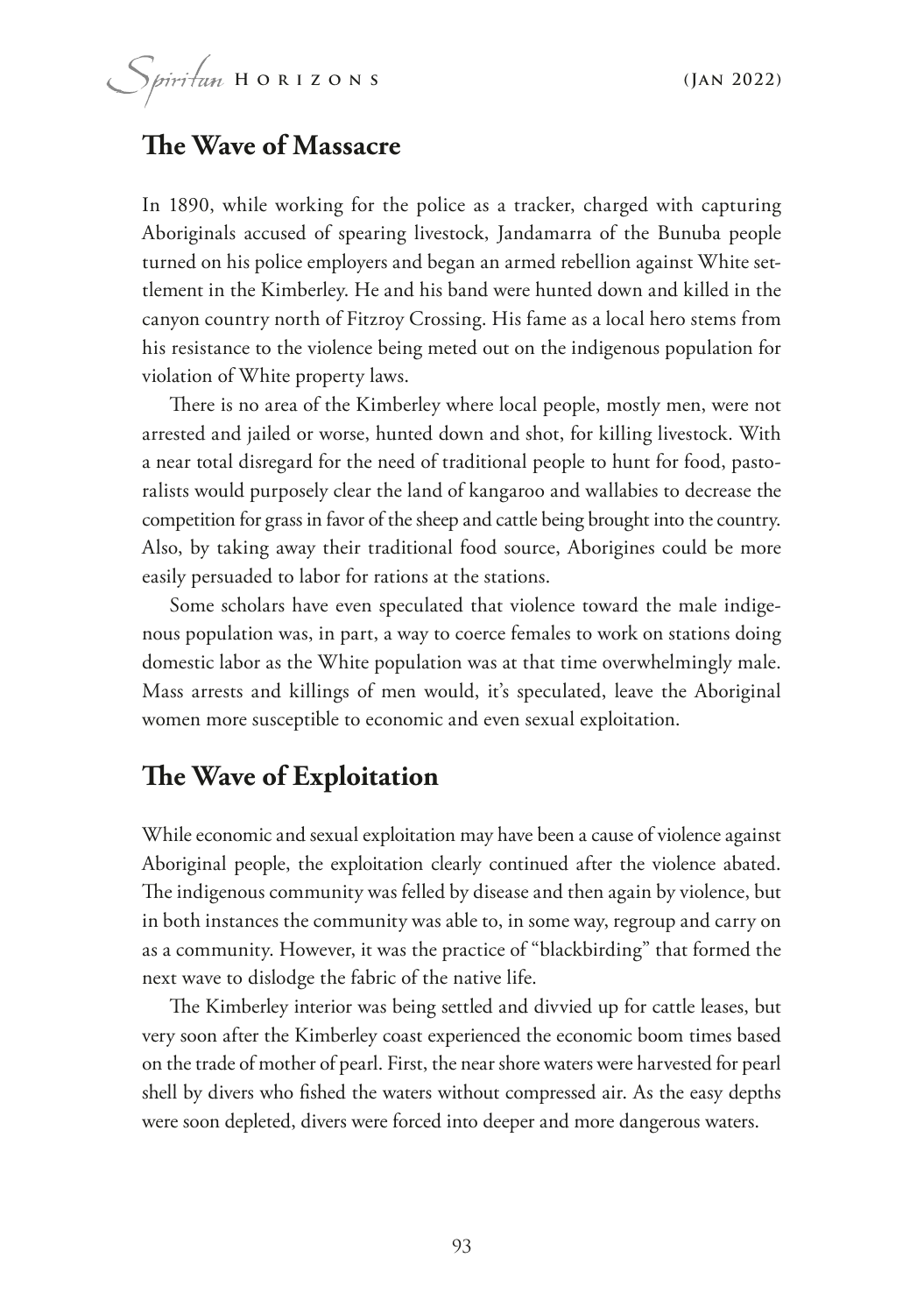

"Blackbirding" was the practice of luring or abducting Aboriginals to work on pearling luggers. Many times they were given the most dangerous jobs on board, that of diving for pearl shells, and many times they were young women. When you are in Broome, it is good to visit the statue placed on the foreshore not far from the Conti-Mecure Hotel. The statue is of an Aboriginal woman coming up to the surface with a pearl shell in her hands. In this testament to the role Aboriginal women played in the pearling industry, it is important to note that the diver is pregnant.

Young women abducted for skin diving were both economically and sexually exploited while on the boats. In a bizarre way one form of exploitation fed into the other, because pearling lugger captains believed that because pregnant women had more blood in their bodies to support the growing fetus, they had the ability to hold their breath longer and to dive deeper searching for pearl shell. Young women were released when they were no longer able to dive or when the cyclone season shut down the fleet. They were abandoned, many times heavily pregnant or with a mixed-race infant, wherever the ship made landfall, often hundreds of kilometers from their homes and in unfamiliar territory. Cut of from family and kin, they often found themselves living on the outskirts of White settlements.

### **The Wave of Abduction**

We have seen how the Aboriginal community suffered wave after wave of destruction in the years before and following White settlement in the Kimberley. In quick succession disease, violence and exploitation weakened the community, yet, after each wave the people were somehow able to hang on and stand again. Not all contact with Whites was detrimental. Bishop Matthew Gibney, after visiting the northern reaches of his diocese, returned to Perth in the early 1880s and petitioned the government for a parcel of land near Beagle Bay to be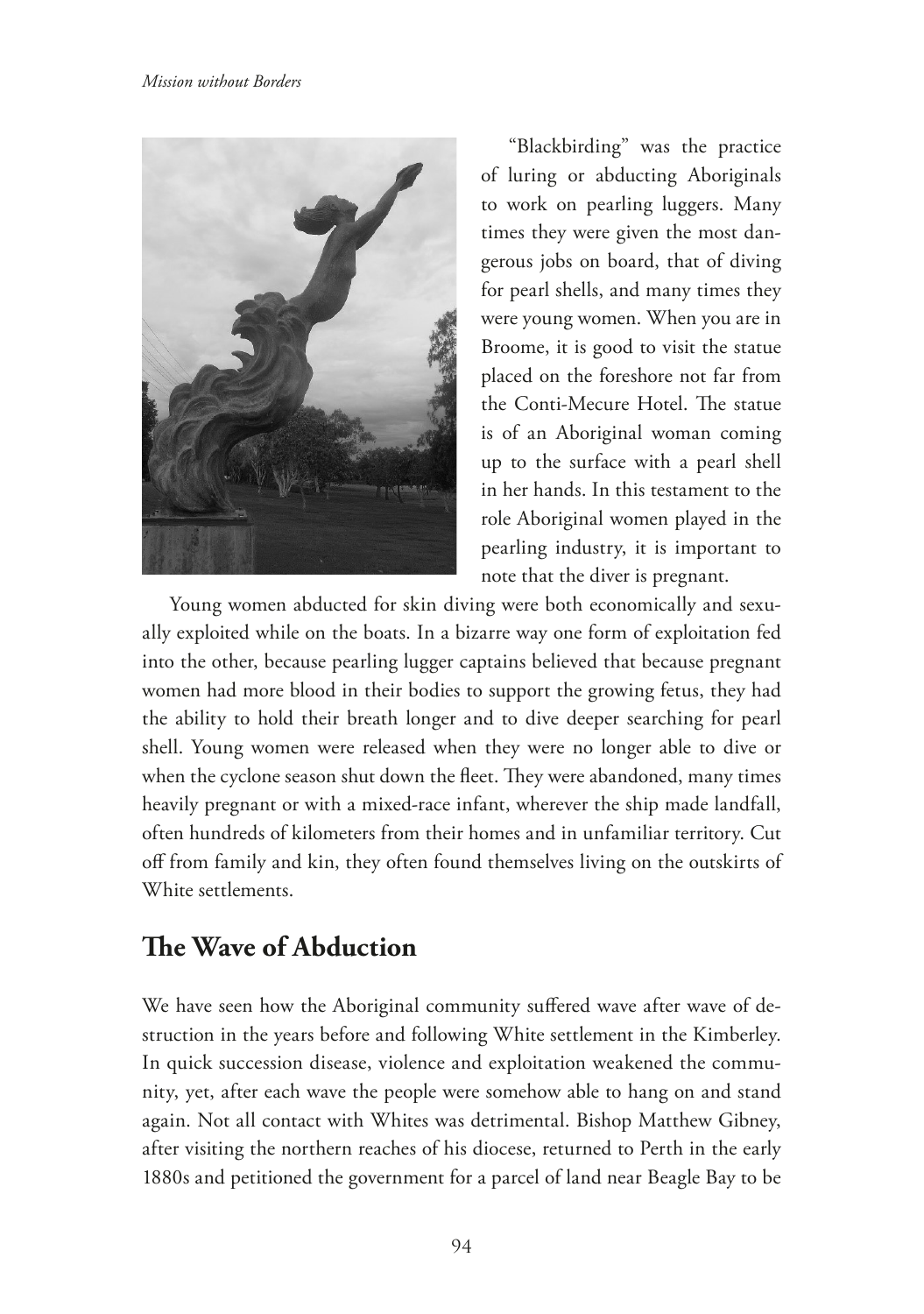used as a mission. One of the specifc reasons for the mission was to be a safe haven for exploited Aborigines dumped in Broome after having been taken to sea.

But seeing the mission as a haven or as an enabler of malicious governmental policy toward Aborigines is not so easy to wrestle apart. Because the next wave of sorrow the native community endured was the abduction of their children into what has come to be known as the *Stolen Generation*. On one hand, the church clearly believed that they had come to love, serve, educate, and evangelize the Aboriginal people, and receiving mixed race "orphans" from the government was the right thing to do. Still, the church also recognizes that it played a vital role in enabling the government to remove children from their families, their country and their culture. The Saint John of God Sisters' Heritage Centre in Broome, Western Australia, is an important resource for all who want to learn more about the relationship between the mission and the Stolen Generation, and to study the Sisters' apology and resolution to remain active in Aboriginal ministry. This is an important issue for all teachers coming to the Catholic school system to wrestle with, because our school ministry is built upon those same mission roots and our continued engagement with the local community needs to both acknowledge the legacy of love and pain caused by the church's involvement with the Stolen Generation, a legacy that is still being lived out in many of our schools today.

#### **The Wave of Displacement**

In 1967 the government of Prime Minister Harold Holt held a national referendum regarding granting civil rights to Aboriginal Australians; 95% of the nation voted in the affirmative. In the months and years following the referendum, radical change took place in the Kimberley as the government legislated and the courts ruled on the political rights of the native population. Among the joy of political enfranchisement, there was also a great sorrow when Aboriginal people were removed from their country.

With the granting of civil rights and equal protection under the law, Aboriginal workers were entitled to receive full wages for the work they did on cattle stations across the Kimberley and could no longer be paid in rations of tobacco, tea, four and sugar. However, at the same time, availability of motorcycles, four-wheel drive vehicles, and especially helicopters made the need for large numbers of Aboriginal stockmen obsolete. Rather than pay them wages, the station owners removed the Aboriginal people from their stations, often leaving them at roadside settlements like Fitzroy Crossing and Halls Creek.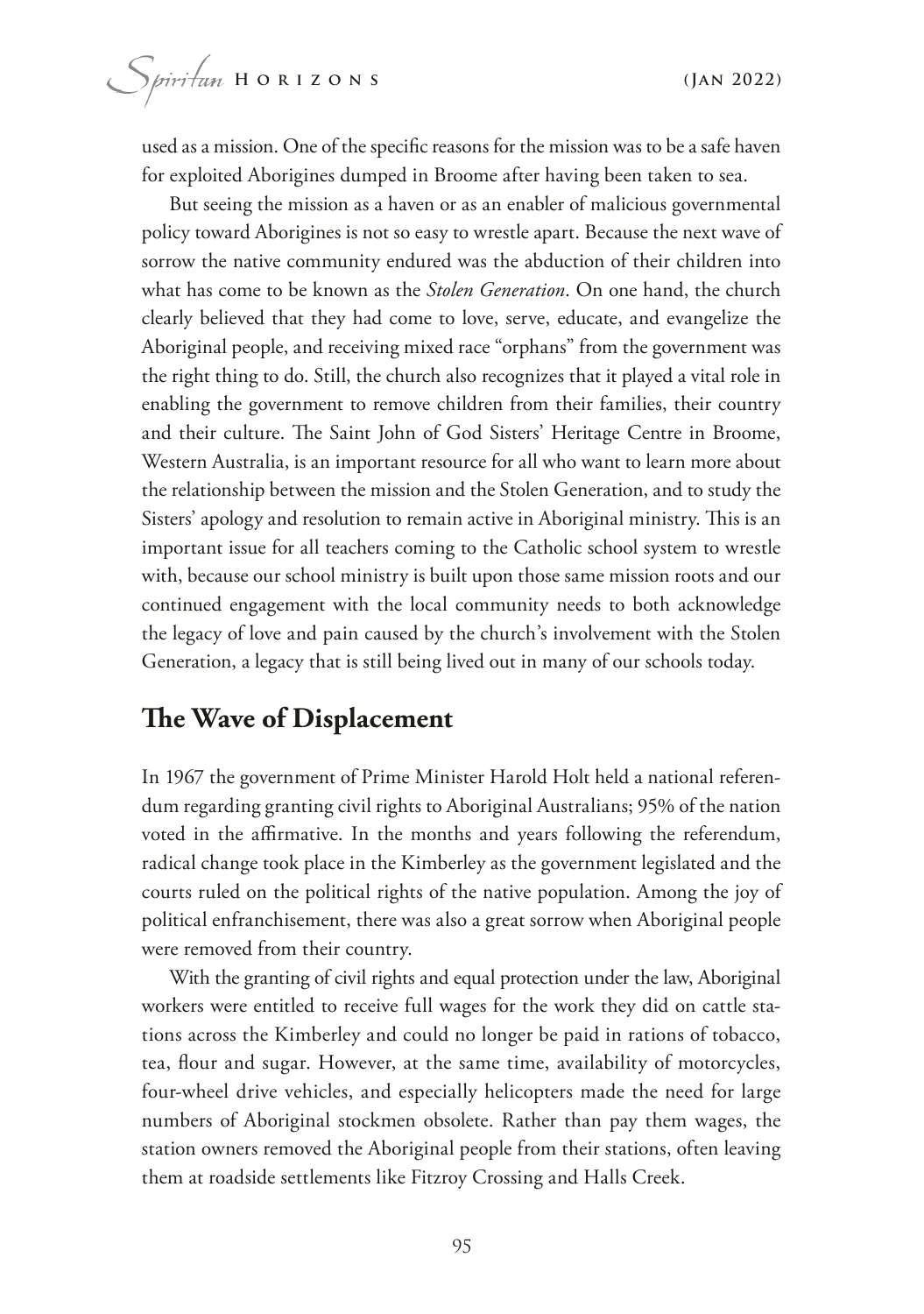Through all the other waves of sorrow the native people always had contact with their country and drew from the life of the country for their healing after sorrows had passed by. This new sorrow gathered them up from their country and their law places and dumped them together with other people, often from rival tribes, on land that wasn't theirs. Without access to country and to its restorative properties, this wave of displacement proved very difficult to overcome. The community isn't yet fully healed from this sorrow because, while as a result of rulings stemming from the 1992 Mabo case,<sup>1</sup> the creation of Native Title means that indigenous people have access to their country and law places once again, the inaccessibility of government services from some of these places prevents them from being fully utilized. Many people continue to live culturally as guests in other peoples' country. This in some ways is akin to people living for generations in refugee camps in lands they can never call their own.

### **The Wave of Addiction**

While the last of the Stolen Generation are now elders in the community, the generation that followed them and came of age in the years after equal access to alcohol and the granting of welfare payments were normalized are sometimes called the *Lost Generation*. Addiction to drugs, and especially alcohol, is the new wave that has pulled the people of the Kimberley under the surf, a wave that they are still struggling to right themselves from. It is this wave of sorrow that some elements of the community have called for a respite from by asking the government to enact alcohol restrictions on certain communities.

Addiction is hitting all sections of the community. The elderly are asked to care for grandchildren and great grandchildren because the generations below them aren't functioning well enough to care for the children themselves. Children, after being exposed to alcohol in the womb, are born with physical and mental difficulties and with brains wired for and predisposed to addiction in the future. People are sufering ill health like never before with kidney and liver disease and forms of

<sup>1.</sup> Mabo vs Queensland (No 2) (1992), a legal decision made by the High Court on 3 June 1992. The Mabo decision was named after Eddie Mabo, the man who challenged the Australian legal system and fought for recognition of the rights of Aboriginal and Torres Strait Islander peoples as the traditional owners of their land.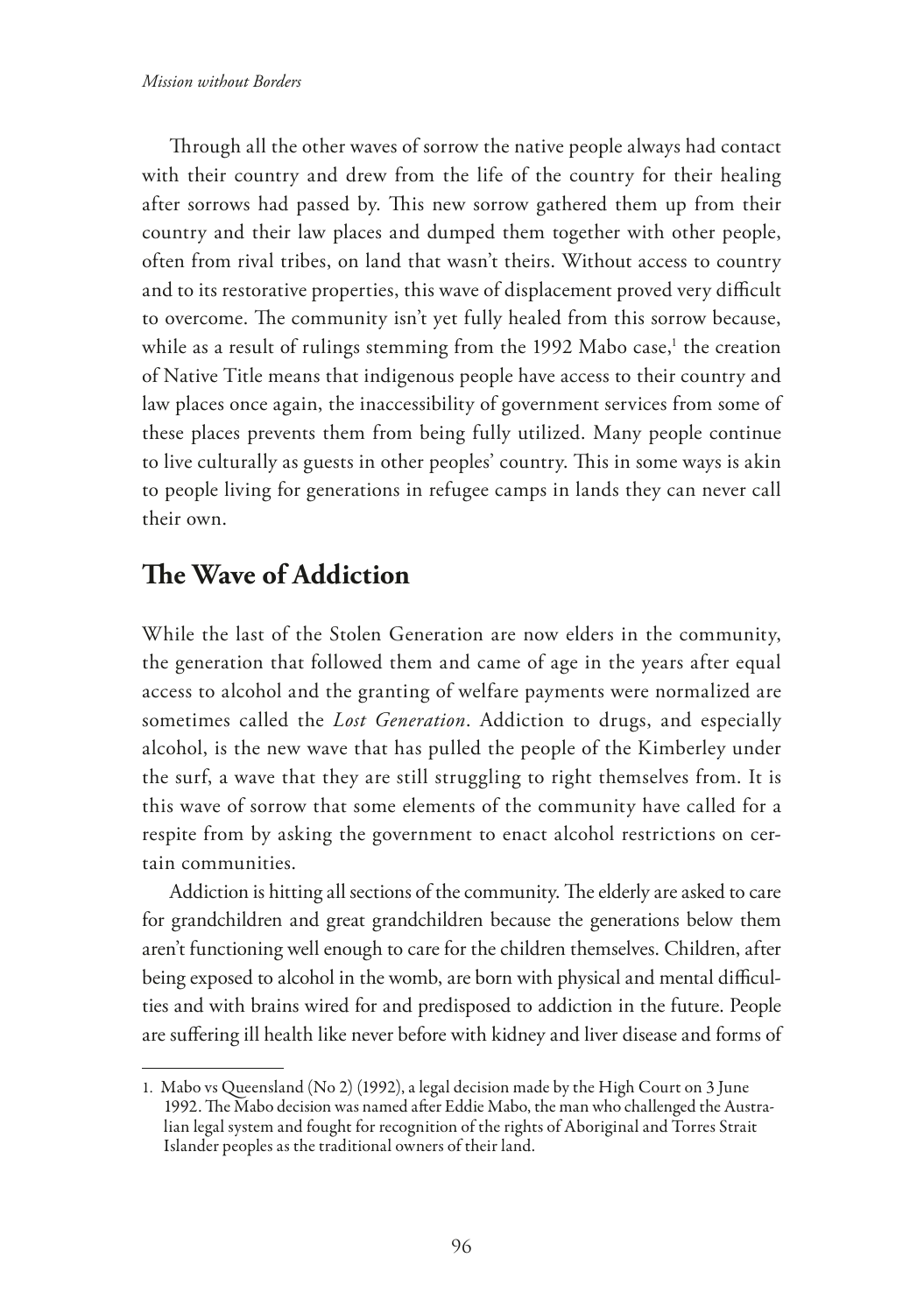$\mu$  *i*  $\mu$   $\mu$  **H** o r i z o n s (Jan 2022)



cancer often associated with drug and alcohol abuse reaching record levels.

While alcohol restrictions have been shown to help reduce violence and ill health in communities where they have been enacted, these measures are not without their critics. Firstly, because the granting of drinking rights and civil rights came about through the same political movement, some see the restrictions on alcohol as an infringement on civil liberties. The real expression of equality in the Kimberley was when a black man was able to freely enter a bar and order a drink. While legal scholars see clear distinctions between civil rights and alcohol restrictions, the lived experience of many Aboriginal people link them together. Secondly, the law used to institute alcohol restrictions was never intended for its current use. The law, which was made so that the Chairman of the State department overseeing alcohol licensing could temporarily restrict alcohol in a specifc area, like a park or a stadium, was never intended for communities or for extended periods of time. There are no mechanisms for a democratic vote for the beginning or the end of restrictions.

But even with its critics and the faws in the law, there is, at this time, broad support for alcohol restrictions in certain communities. But even those who frst called for alcohol restrictions, like Ms. Oscar, have never called for them to be permanent. It is the need, they assert, to get up from under this wave of addiction that has brought about this current restriction. Leaders, like Ms. Oscar, point to the resilience of the Aboriginal people and the history they have of overcoming adversity to show that given the opportunity they can stand up again after being knocked down by this wave of addiction and can insure the